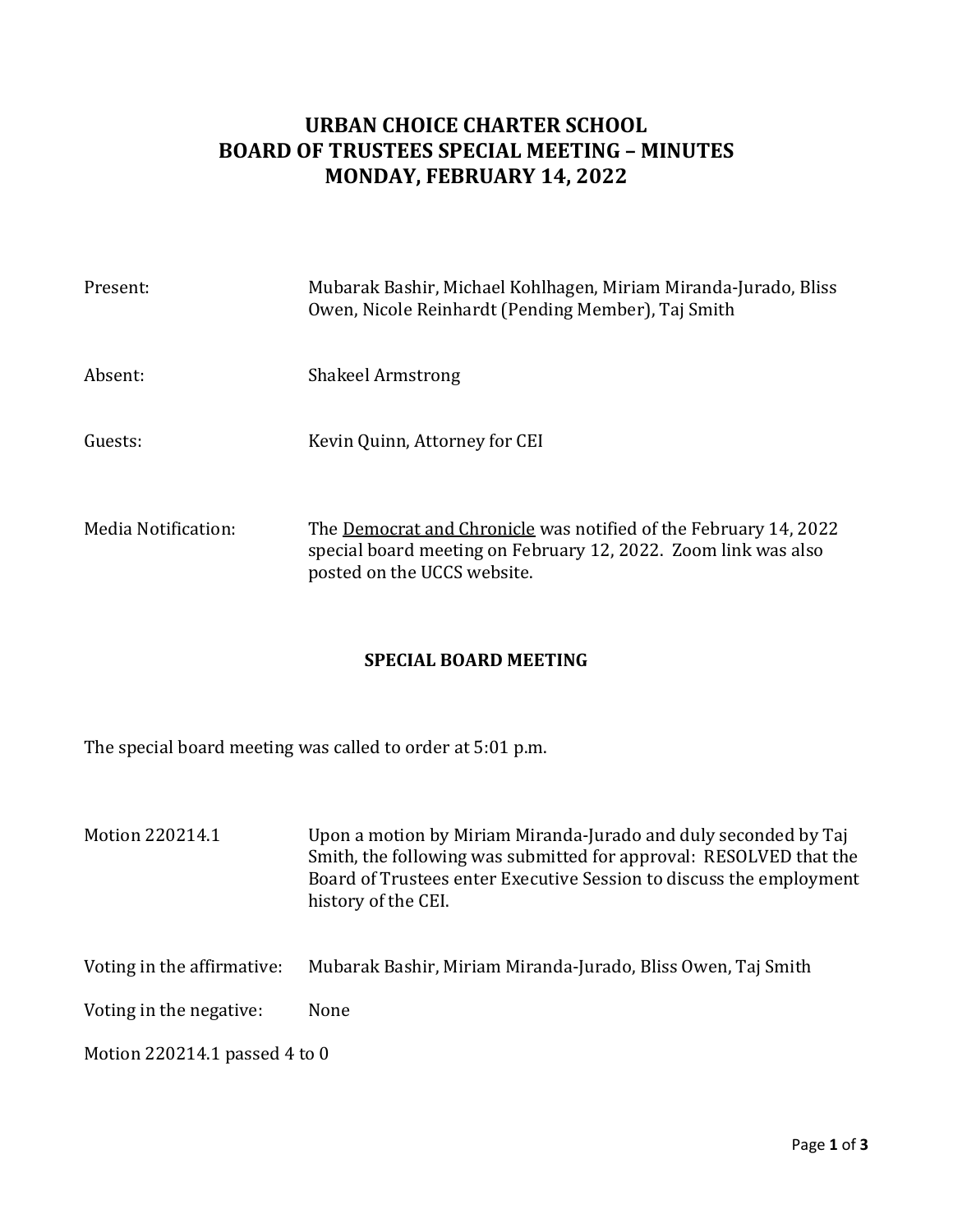| $\triangleright$ Michael Kohlhagen, CEI, was granted the opportunity to address the board pursuant to the |
|-----------------------------------------------------------------------------------------------------------|
| board's bylaws. He shared:                                                                                |

- Unfortunate that CEI and UCCS are at this point and that the school and BoT would not engage in a full trusting relationship
- Unsure about how this developed and where the advice has been coming from to limit the communication with him and his team
- Saddened that the team and the BoT have not embraced CEI's recommendations
- Communications have stalled and despite best efforts to implement programming, a lack of urgency has brought us to where we are today
- This action will stop UCCS from gaining a full-term renewal
- Requesting a pause and explanation of the issues here that have ceased any possible progress moving forward
- A detailed letter was sent to UCCS's attorney outlining the concerns at length
- Major items have gone without response
- Should the BoT be interested in moving forward, CEI is open to a conversation
- A lot of time and energy was put into this important project
- $\blacksquare$  It is concerning that we are at this point
- CEI would like to address these deficiencies and major communication issues and is happy to listen to a plan to move forward
- At a crossroads

| Motion 220214.2               | Upon a motion by Taj Smith and duly seconded by Miriam Miranda-<br>Jurado, the following was submitted for approval: RESOLVED that the<br>Board of Trustees end Executive Session. |  |
|-------------------------------|------------------------------------------------------------------------------------------------------------------------------------------------------------------------------------|--|
| Voting in the affirmative:    | Mubarak Bashir, Miriam Miranda-Jurado, Bliss Owen, Taj Smith                                                                                                                       |  |
| Voting in the negative:       | None                                                                                                                                                                               |  |
| Motion 220214.2 passed 4 to 0 |                                                                                                                                                                                    |  |
|                               |                                                                                                                                                                                    |  |

Motion 220214.3 Upon a motion by Taj Smith and duly seconded by Bliss Owen, the following was submitted for approval: RESOLVED that the Board of Trustees approve to terminate the Education Services Agreement with CEI without cause.

Voting in the affirmative: Mubarak Bashir, Miriam Miranda-Jurado, Bliss Owen, Taj Smith

Voting in the negative: None